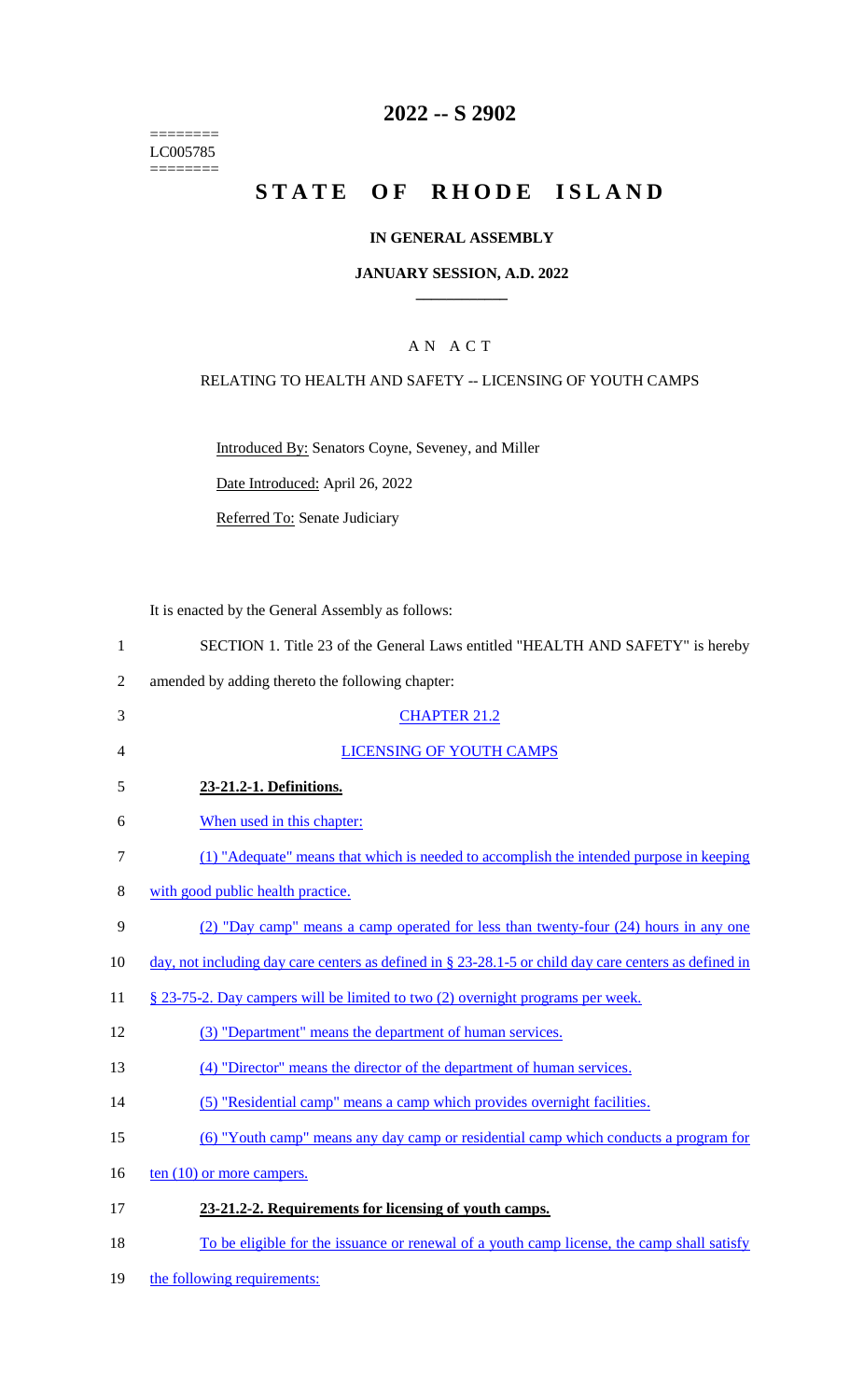(1) The location of the camp shall be such as to provide adequate potable water and afford facilities for obtaining readily available potable water; (2) Each dwelling unit, building and structure shall be maintained in good condition, suitable for the use to which it is intended, and shall present no health or fire hazard as so certified 5 by the department of health and the state fire marshal or local fire marshal, and if required, as indicated by a current fire marshal certificate dated within the past year and available on site when 7 the youth camp is in operation; (3) There shall be an adequate and competent staff of good character and reputation, consisting of: (i) The youth camp director or assistant director, one of whom shall be on site at all times 11 the camp is in operation; (ii) Activities specialists; 13 (iii) Counselors; and 14 (iv) Maintenance personnel; (4) Each camp staff member over the age of eighteen (18) shall be required to obtain a 16 criminal records background check from the bureau of criminal identification and investigation division of the state police, local police department, or the office of the attorney general; (5) All youth camp staff shall be trained, at a minimum, on the camp's policies and 19 procedures pertaining to behavioral management and supervision, emergency health and safety procedures and recognizing, preventing and reporting child abuse and neglect in accordance with § 40-11-3; (6) All hazardous activities, including, but not limited to, archery, aquatics, horseback riding and firearms instruction, shall be supervised by a qualified activities specialist who has 24 adequate experience and training in such area of specialty; (7) The staff of a residential and day camp shall at all times include an individual trained 26 in the administration of first aid as required by the director; (8) Records of personal data for each camper shall be kept in any reasonable form. The form shall include: (i) The camper's name, age and address; (ii) The name, address and telephone number of the parents or guardian; (iii) The dates of admission and discharge; and (iv) Such other information as required by the department; and (9) Any youth camp licensed under this chapter shall operate only as the type of camp authorized by such license. Such camps shall not advertise any service they are not equipped or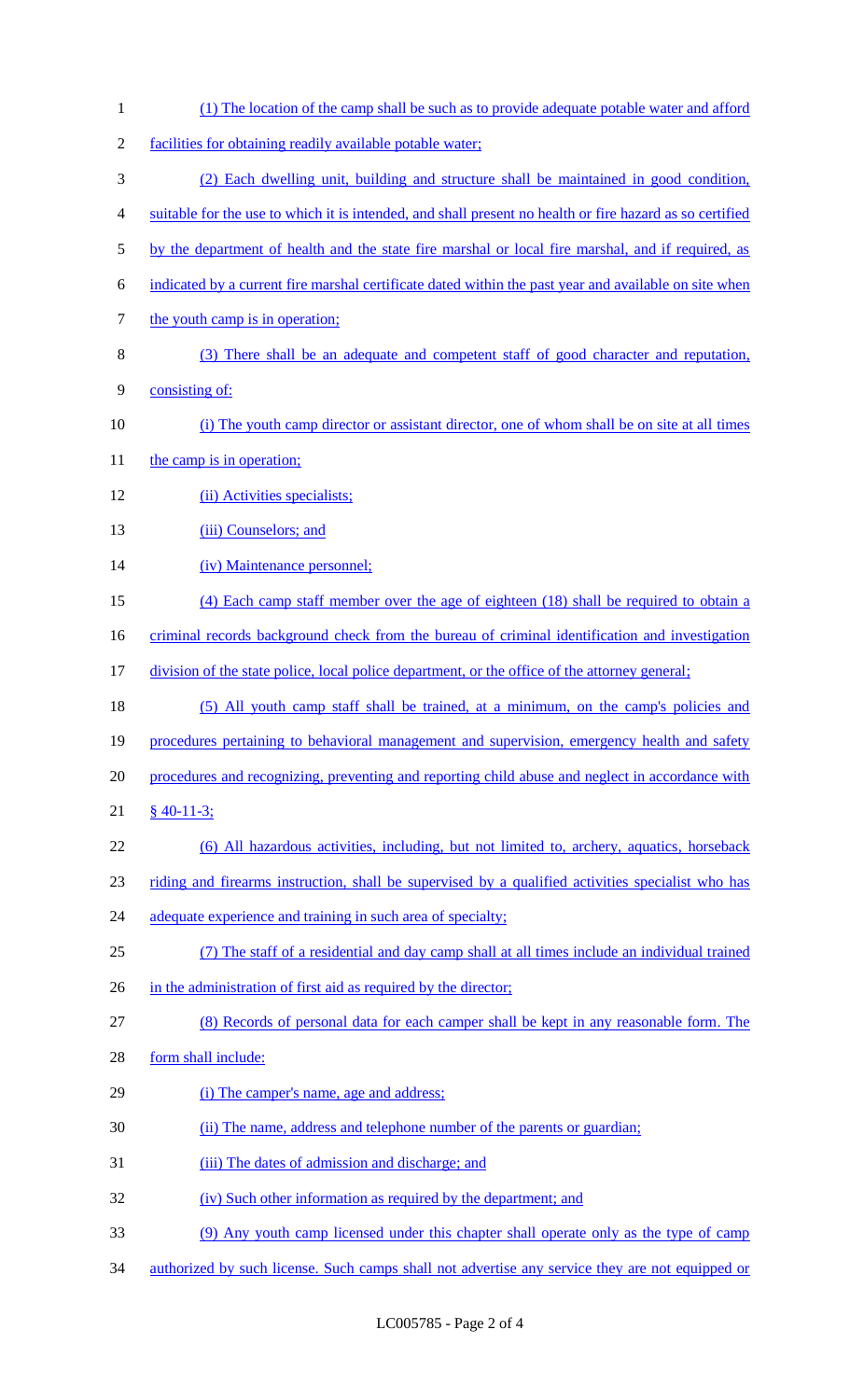- 1 licensed to offer. The license shall be posted in a conspicuous place at youth camp headquarters
- 2 and failure to so post the license shall result in the presumption that the camp is being operated in
- 3 violation of this chapter.
- 4 **23-21.2-3. Inspections of facilities.**
- 5 The department shall inspect or cause to be inspected the facilities to be operated by an
- 6 applicant for an original license before the license shall be granted and shall annually thereafter
- 7 inspect or cause to be inspected the facilities of all licensees.
- 8 **23-21.2-4. Rules and regulations.**
- 9 The department shall promulgate rules and regulations deemed necessary to implement the
- 10 purposes of this chapter.
- 11 SECTION 2. This act shall take effect on January 1, 2023.

======== LC005785 ========